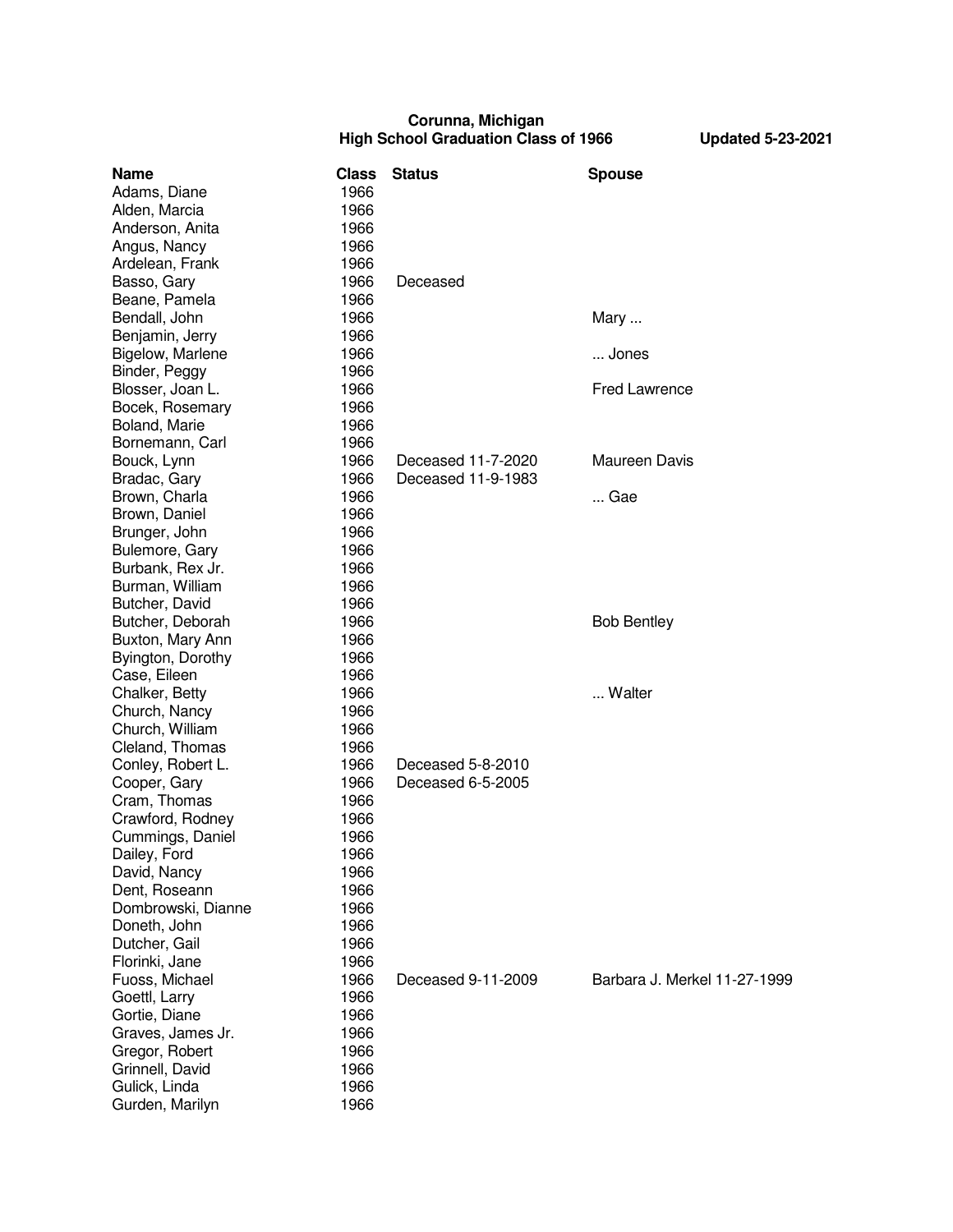| Habermehl, Donald                      | 1966         |                    |                            |
|----------------------------------------|--------------|--------------------|----------------------------|
| Hamill, David                          | 1966         |                    | Rexine                     |
| Hanchett, Thomas                       | 1966         |                    | Barbara                    |
| Harris, Garry                          | 1966         |                    | Lisa                       |
| Harrod, Norman                         | 1966         |                    |                            |
| Hathon, Gerald                         | 1966         |                    | Avis E. McAninch 9-2-1967  |
| Hauk, Kurt                             | 1966         |                    |                            |
| Heckman, Susan                         | 1966         |                    |                            |
| Henry, Lois Jean                       | 1966         |                    |                            |
| Hettinger, Leslie                      | 1966         |                    | Maryanne                   |
| Hickmott, Charlotte                    | 1966         |                    | <b>Dick Cummings</b>       |
| Hilgendorf, James J.                   | 1966         |                    |                            |
| Hines, Vicki                           | 1966         |                    | Jon Fuja                   |
| Howard, Elizabeth                      | 1966         |                    |                            |
| Hromek, Angela                         | 1966         |                    |                            |
| Hurd, Dennis                           | 1966         | Deceased 1-9-2013  |                            |
| Inman, Beverly                         | 1966         |                    |                            |
| Ivantis, Patricia                      | 1966         |                    |                            |
| Jensen, Billie                         | 1966         |                    |                            |
| Johns, Douglas                         | 1966         |                    |                            |
| Johnson, Carole                        | 1966         |                    | Johns                      |
| Judd, Nancy                            | 1966         |                    |                            |
| Kellogg, Lorna                         | 1966         |                    |                            |
| Kennedy, Donald                        | 1966         | Deceased 6-6-2016  | Szanne Whitehead 4-17-1971 |
| Keroson, Paul                          | 1966         |                    |                            |
| Kerr, Garry                            | 1966         |                    |                            |
| Ketchum, Frank III                     | 1966         |                    |                            |
| Koerner, Dean                          | 1966         |                    | Madelyn                    |
| LaCureaux, Walter                      | 1966         |                    |                            |
| LaRowe, Martha Jane                    | 1966         |                    |                            |
| Lawcock, Eugene                        | 1966         | Deceased 3-26-2015 |                            |
| Lazell, Joy                            | 1966         |                    |                            |
| LeCureux, David                        | 1966         |                    |                            |
| Lewis, Reginald                        | 1966         |                    |                            |
| Lewis, W. Roy                          | 1966         |                    |                            |
| Londrigan, George                      | 1966         |                    |                            |
| Long, Gary                             | 1966         |                    | Yvonne                     |
| Lutz, Carol                            | 1966         |                    |                            |
| Mallory, Jato                          | 1966         |                    |                            |
| Malloy, Rosemary                       | 1966         |                    |                            |
| Maurer, David                          | 1966         |                    |                            |
| McCollum, Jane                         | 1966         |                    |                            |
| McKay, Peggy                           | 1966         |                    | <b>Robert Schooley</b>     |
| McLaren, Linda                         | 1966         |                    |                            |
| Merrill, Linda                         | 1966         |                    | Starcher                   |
| Miller, Jacqueline K.                  | 1966         |                    | <b>Barry Leone</b>         |
| Moore, John                            | 1966         |                    |                            |
| Morden, Janis                          | 1966         |                    |                            |
| Morden, Lawrence                       | 1966         |                    |                            |
| Morrice, Linda                         | 1966         |                    | Al Beard                   |
|                                        |              |                    |                            |
| Mowen, Jerry<br>Mundinger, Kenneth Jr. | 1966<br>1966 |                    |                            |
|                                        | 1966         |                    |                            |
| Nakayama, Kimiko<br>Nall, Susan        | 1966         |                    |                            |
|                                        |              |                    |                            |
| Nix, David                             | 1966         | Deceased           |                            |
| Noonan, Linda                          | 1966         |                    |                            |